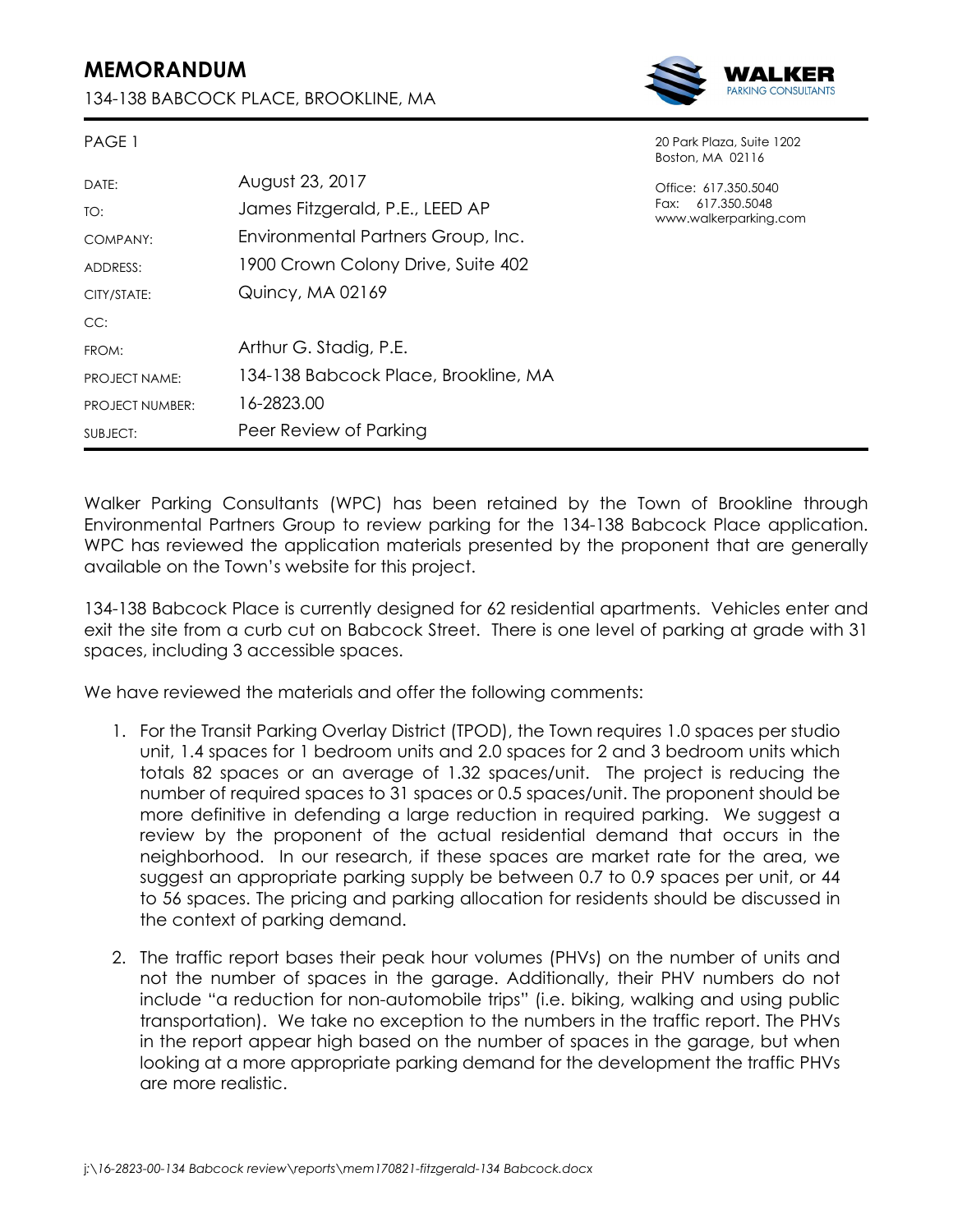

## PAGE 2

- 3. The drawings show openings in the sides of the parking level walls which implies natural ventilation for the parking facility. Parking facilities that are below residential use can either be classified from a code standpoint as an "Open Parking Garage" or an "Enclosed Parking Garage". If the parking complies with the requirements of an Open Parking Garage, then a mechanical ventilation system is not required. Section 406.5 of the Massachusetts State Building Code indicates the requirements that need to be met for an Open Parking Garage. To meet openness, the exterior sides of the parking shall have uniformly distributed openings on two or more sides. In addition, the area of those openings shall not be less than 20% of the total perimeter wall area for that level. Other requirements for the distribution of openings also apply. Also, the openness would be affected by fire separation distance from the property line on all sides. An open parking garage may be 10'-0" or greater from a property line to meet fire separation distance. At distances closer than 10'-0", the openings may be restricted. Currently there is not enough information to determine openness of the parking to comply with the requirements of an Open Parking Garage. If requirements of an Open Parking Garage are met (which appears likely), it is my opinion that there would be no adverse effects of air quality that would be any greater than the existing surface lot on the site. If the requirements of an Open Parking Garage are not met, then mechanical ventilation would be required for an Enclosed Parking Garage in accordance with the mechanical code.
- 4. It is unclear what the current plan is for access control to open and close the garage doors. There is one door for entry and one door for exit. The plans do not indicate a width of the doors. The entering door is approximately 38' from the curb at the street. A queuing car may block the sidewalk, but there is enough distance for 2 cars to queue without blocking the street.
- 5. There are 3 ADA spaces per the requirement and one is labeled as a "van" space. The access aisle next to the space is required to be 8'-0' wide and it doesn't appear to meet this dimensional requirement on the plans. The proponent should confirm the access aisle at the van space is 8'-0" wide, the space is 8'-0' wide, and the headroom clearance is 8'-2" to, from and at van accessible spaces. This may affect car count.
- 6. The parking dimensions comply with zoning, but many of the spaces are immediately adjacent to columns or walls with no extra relief for maneuvering or door-swing. The columns restrict parking and un-parking maneuvers. The standard spaces may measure 8'- 6", but they will perform like 8'-0" or smaller spaces and do not meet the spirit of the zoning ordinance. Cars may need to make multi-point turns to enter or exit the spaces next to the columns. Spaces next to walls need an extra foot of doorswing to meet the spirit of the ordinance.
- 7. Zoning allows 7'-6" wide compact spaces up to 25% of the total. The current plan indicates 9 compact spaces or 29% of the total number of spaces. 7'-6" is a very narrow dimension and maneuvering around a columns will be a challenge. Also due to the proposed low parking space/unit ratio, it further reduces the number of more desirable spaces. There is a provision about increasing the number of compact